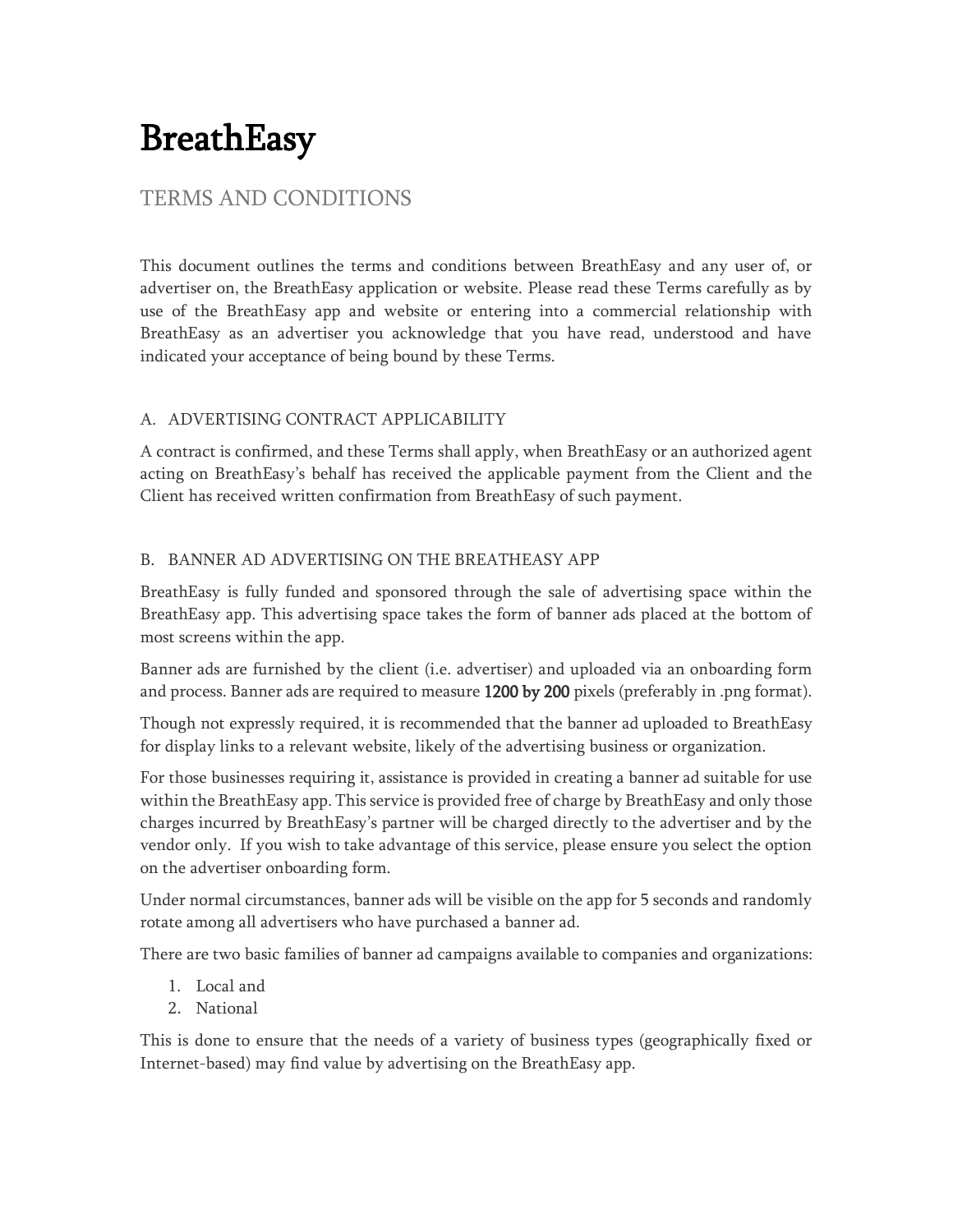In the Local Campaign Family, a radius is provided. This radius indicates the distance from the business/organization's primary address (provided during onboarding) that the banner ad will appear on BreathEasy users' phones. This radius is provided to ensure that a local campaign is truly local, and the business/organization is marketing to its intended audience and that the intended audience is receiving communications relevant to the locale. A local campaign's banner ad will not appear on users' phones when that user is outside of the campaign's radius.

Three tiers of upgrade bundles are available for each campaign family. They are Bronze, Silver and Gold. Both family and tier are required to be chosen by the advertiser at the time of purchase.

| <b>LOCAL CAMPAIGN</b> |                             |                                 |  |
|-----------------------|-----------------------------|---------------------------------|--|
| <b>BRONZE</b>         | <b>SILVER</b>               | GOLD                            |  |
| 1 Banner Ad           | 1 Banner Ad                 | 1 Banner Ad                     |  |
| 10-mile radius        | 25-mile radius              | 25-mile radius                  |  |
|                       | <b>Alternative Business</b> | <b>Alternative Business</b>     |  |
|                       | Priority Ranking            | Priority Ranking                |  |
|                       |                             | <b>Business Search Priority</b> |  |
|                       |                             | Ranking                         |  |
|                       |                             | Up to 3 Additional              |  |
|                       |                             | Addresses                       |  |

| <b>NATIONAL CAMPAIGN</b> |                         |                                 |  |
|--------------------------|-------------------------|---------------------------------|--|
| <b>BRONZE</b>            | <b>SILVER</b>           | GOLD                            |  |
| 1 Banner Ad              | 1 Banner Ad             | 1 Banner Ad                     |  |
| <b>Unlimited Range</b>   | <b>Unlimited Range</b>  | <b>Unlimited Range</b>          |  |
|                          | <b>Business Search</b>  | <b>Business Search Priority</b> |  |
|                          | <b>Priority Ranking</b> | Ranking                         |  |
|                          |                         | <b>Alternative Business</b>     |  |
|                          |                         | <b>Priority Ranking</b>         |  |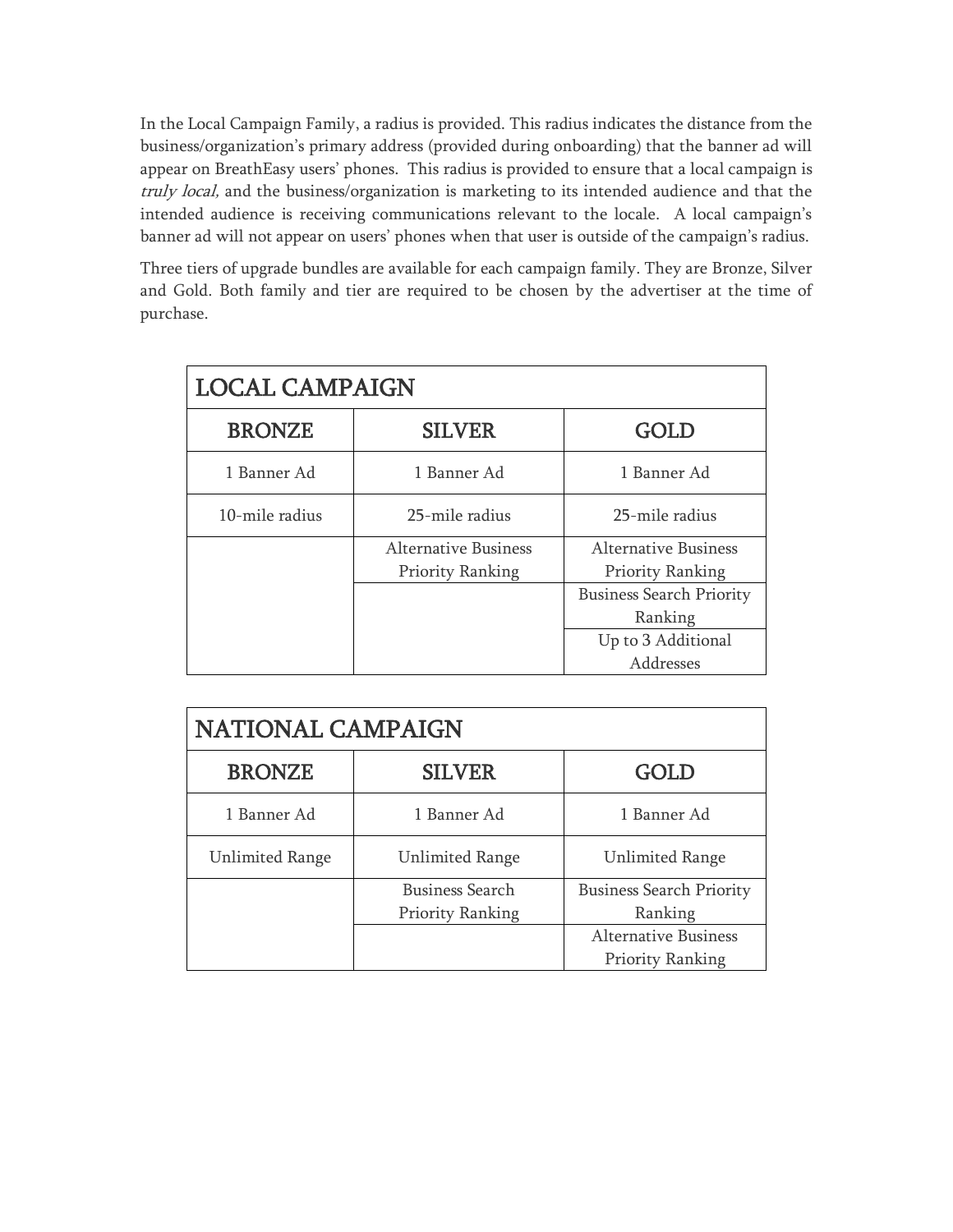#### B. BANNER AD PAYMENT TERMS

Advertising on the BreathEasy app is purchased 1-month in advance. Billing occurs automatically and is charged on the first of every month. The credit card on file (provided during onboarding) will be charged on the first of every month.

If a banner ad is purchased part-way through a given month, the purchase price for that month will be for the full month. For this reason, it is most advantageous to purchase your ad campaign as close to the first of the month as possible to minimize wasted days.

Clients should refer to the confirmation invoice/receipt sent by BreathEasy and/or its authorized agent and/or their applicable confirmation email for details regarding final payment for any advertising bundles purchased.

As a condition to valid confirmation of any advertising on BreathEasy, the Client must provide all necessary information as requested by the BreathEasy onboarding process together with their final payment.

If an advertiser opts to cancel their current ad campaign partway through the month, no refunds will be given for unused time remaining in the billing month and their ad campaign will remain in effect until the end of the month.

In the event an advertiser wishes to modify their ad bundle after purchasing it, the current ad bundle will remain in effect until the last day of the month and the new/modified ad campaign will begin on the first day of the subsequent month.

#### C. BREATHEASY SCORING

Customer ratings of businesses are on a 5-point scale where 1 is the lowest possible score, 3 is a neutral score and 5 is the absolute highest score attainable. Absent any votes by a consumer or visitor to the business or organization, all businesses will be rated with a BreathEasy score of 3 (neutral). This indicates that no votes have yet been registered for that business or organization.

No user of the BreathEasy app may cast a vote or provide a customer rating on a business when farther than 100 feet from the physical location of the business. This constraint ensures to the extent possible that only votes by customers who actually experienced the customer service of the business or organization are possible. A business does not need to be an active advertiser on BreathEasy for BreathEasy users to vote on that business's customer service.

A business or organization's BreathEasy score is determined by the average of the ratings of its customers or visitors. The business's official BreathEasy score for the month will be determined by its average score on the last day of the month.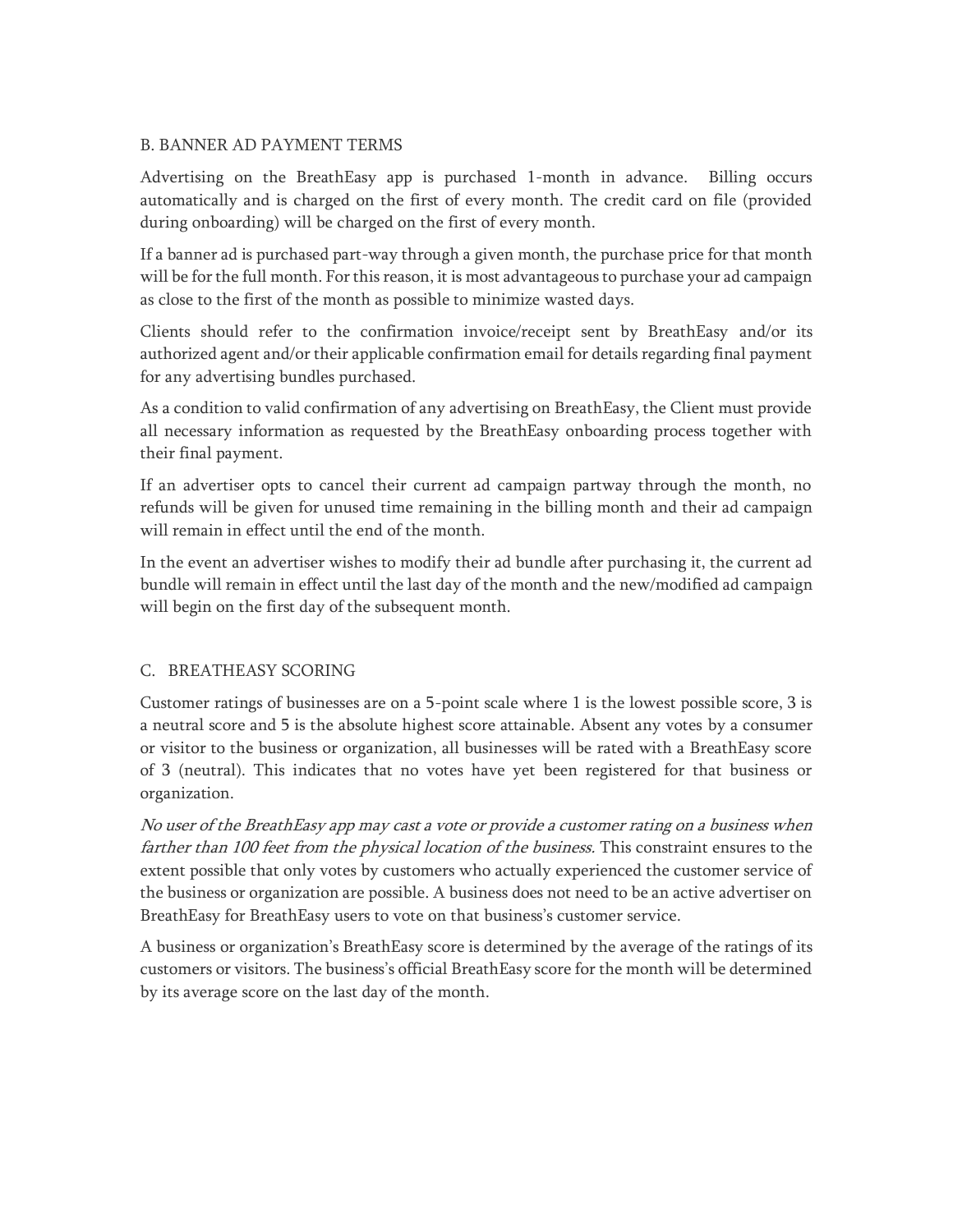#### D. SCORE THRESHOLDS FOR ADVERTISERS

While all businesses will be within the BreathEasy database and available for scoring, BreathEasy considers being an advertiser to BreathEasy app users a privilege. This privilege is offered to those businesses and organizations who provide better than average customer service as rated by the customers themselves.

Current advertisers must maintain an easily attained average BreathEasy score equal to or above 2.8 on the last day of the month.

## No new potential advertiser may purchase a banner ad if that business's last reported average BreathEasy score is less than or equal to 2.79.

In the event that a current advertiser's BreathEasy score falls below the minimum threshold any time throughout the billing month, that organization or business will be informed by BreathEasy as soon as practicable. This notice is provided as a service and courtesy to the advertiser so that the advertiser may correct any issue that may have caused the score to dip below the minimum threshold.

BreathEasy understands that mitigating circumstances may occur that could inadvertently cause a BreathEasy score to dip below the threshold and will treat these issues on a case-bycase basis.

BreathEasy considers alerting a previously high-scored business of falling below the threshold as a service to that business.

#### E. CANCELLATION

Any cancellation of advertising by an advertiser must be done via the advertiser's profile page where the ad was first purchased. In the event of a cancellation before the end of the month, advertising will continue until the next billing cycle and then billing and banner ads will cease.

#### F. LIABILITY

BreathEasy is not responsible for any damages, expenses, losses, or claims which are attributable to the fault of any Client or App User, the unforeseeable or unavoidable act or omission of a third party unconnected with the provision of any services or a force majeure event (as herein defined).

Force Majeure: BreathEasy shall not be liable in any way to the Client or App User for death, bodily injury, illness, damage, delay or other loss or detriment to person or property, or financial costs both direct and indirect incurred, or for BreathEasy failure to commence, perform and/ or complete any duty owed to the Client or App User if such death, delay, bodily injury (including emotional distress or injury), illness, damage or other loss or detriment to person or property is caused by Act of God, war or war like operations, mechanical breakdowns, terrorist activities or threat thereof, civil commotions, labor difficulties, interference by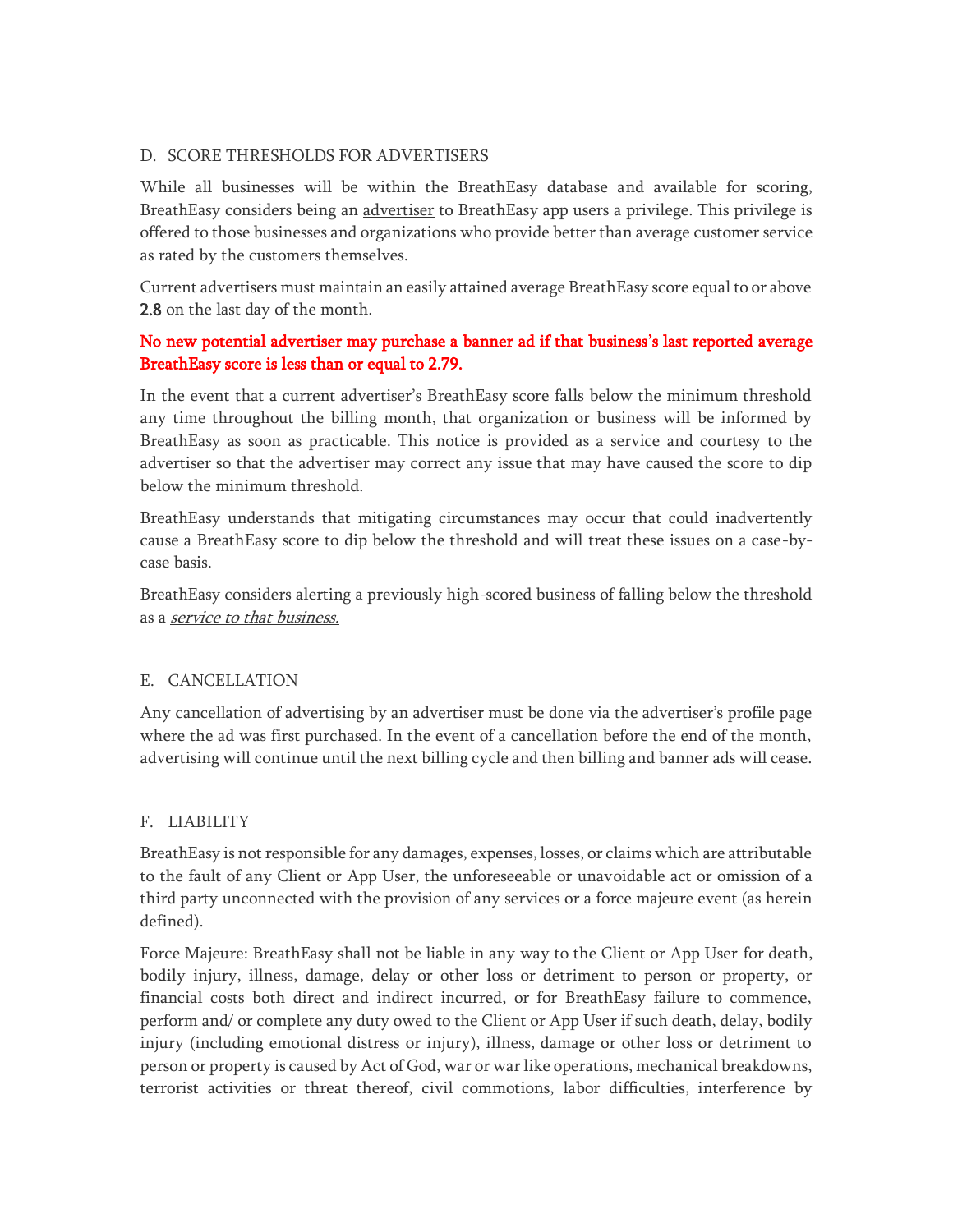authorities, political disturbance, howsoever and where so ever any of the same may arise or be caused, riot, insurrection and government restraint, fire, extreme weather or any other cause whatsoever beyond the reasonable control of BreathEasy; or an event which BreathEasy or the supplier of services, even with all due care, could not foresee.

THE CLIENT OR APP USER MUST COMMUNICATE AT THE EARLIEST OPPORTUNITY, IN WRITING, TO BREATHEASY ANY SUCH FAILURE THAT THE CLIENT OR APP USER ALLEGES HAS OCCURRED. In the event that any loss, death, injury or illness is caused by the negligent acts and/or omissions of BreathEasy or of the third-party suppliers of any services that form part of the Contract then BreathEasy limits its liability

BreathEasy shall not in any circumstances be liable to Clients or App Users for any loss or anticipated loss of profit, loss of revenue, loss of use, loss of contract or other opportunity or for any other consequential or indirect loss or damage of a similar nature. For claims not involving personal injury, death or illness or which are not subject to the Conventions referred to above, any liability BreathEasy may incur for the negligent acts and/or omissions of its suppliers shall be limited to a maximum of the price which the Client or App User paid to BreathEasy. BreathEasy will not at any time be liable for any loss of or damage to valuables of any nature. The Client or App User agrees that they shall be precluded from making a double recovery by making the same claims and seeking recovery against BreathEasy and its suppliers, contractors or other third parties.

#### G. CLIENT RESPONSIBILITY

The App User or Advertiser must at all times strictly comply with all applicable laws and regulations of all countries and regions visited by the User. BreathEasy is not liable for any damages incurred by the App User or Advertiser through the direct or indirect use of the BreathEasy App.

#### M. CLAIMS AND COMPLAINTS

Client agrees to bring any complaints regarding BreathEasy as soon as possible in order to provide BreathEasy with the opportunity to address such complaint properly. BreathEasy assumes no liability for complaints that are not properly brought to the attention of BreathEasy with sufficient notice for BreathEasy to resolve or attempt to resolve any complaints.

#### O. SEVERABILITY

In the event that any term or condition contained herein is unenforceable or void by operation of law or as being against public policy or for any other reason then such term or condition shall be deemed to be severed from these Terms or amended accordingly only to such extent necessary to allow all remaining terms and conditions hereof to survive and continue as binding. If any provision of these Terms is found to be so broad as to be unenforceable, such provision shall be interpreted to be only so broad as is enforceable. The invalidity or